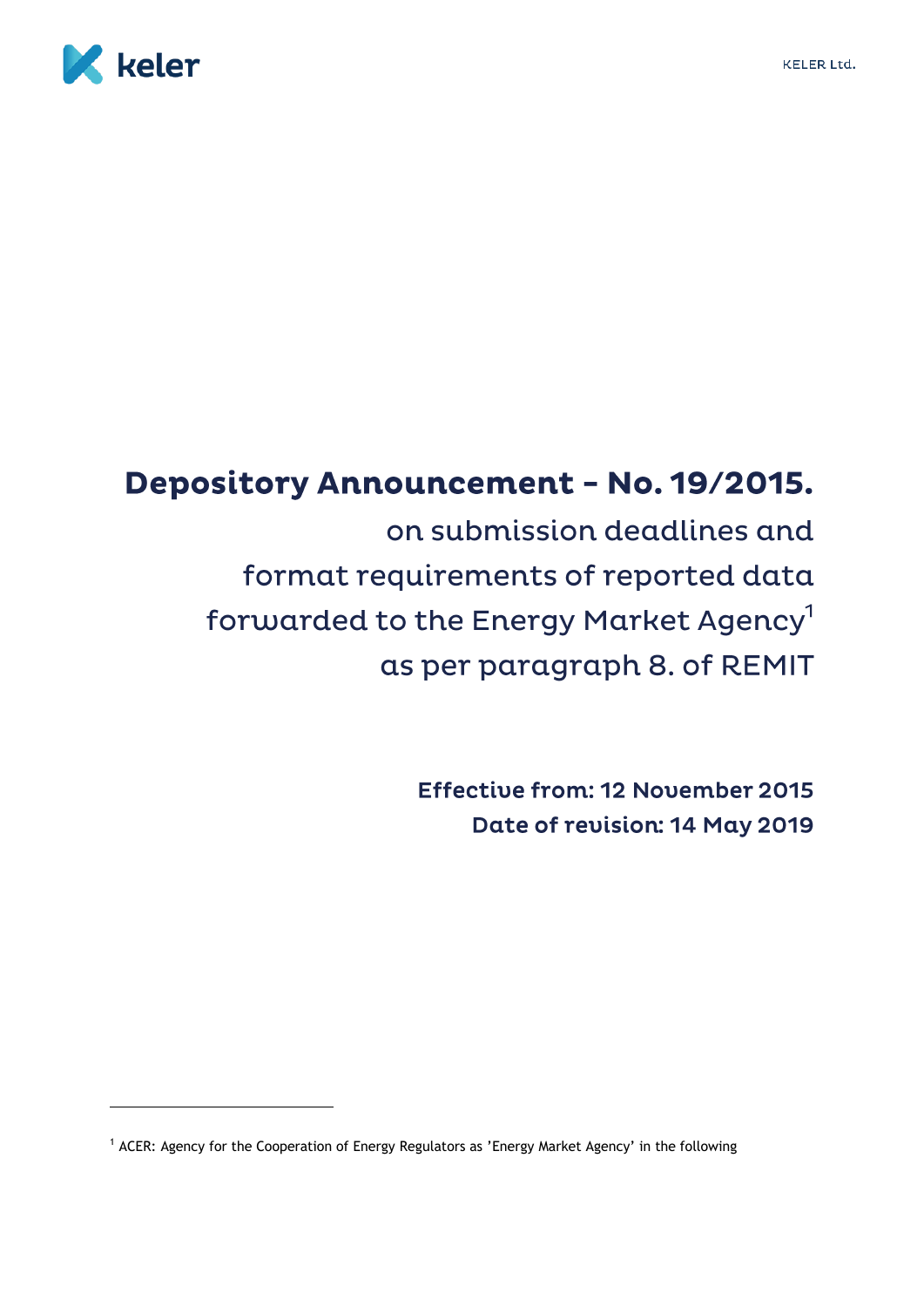

## **Handling of reports**

Clients can fulfil their reporting obligation towards KELER the following ways:

- **Manual upload** to KELER's Trade Reporting system which enables Clients to immediately review the result of format- and logical verification performed on the report by KELER. Status confirmation sent by the Energy Market Agency shall also be available in the system once data has been processed.
- Via KELER's **web-service solution**, when both KELER's format- and logical verification and the Energy Market Agency's status feedback on the processed data shall be available in the confirmation response to initiating the web-service solution.

KELER's Trade Reporting system forwards all reports received and accepted immediately to the Energy Market Agency.

A report submitted by Clients is considered accepted by KELER once it is successfully received electronically and it has passed the format and logical verification.

According to REMIT, the reporting obligation becomes fulfilled once the Energy Market Agency confirmed its acceptance in a feedback message.

Withdrawal of reports with erroneous content or reports submitted by accident is not possible. Amendment or cancellation is possible by submitting a new, relevant report.

## **Operating hours**

KELER's Trade Reporting platform, serving as a basis for report submission, is available on (banking) working days from **8.30 a.m. till 6 p.m.**.

Clients can submit reports either manually or via web-service within these operating hours. Confirmation messages on uploaded, submitted reports can be accessed during the same period in line with the relating deadlines for receipt and confirmation.

Outside the above defined operating hours, KELER's Trade Reporting system is not available, reports cannot be uploaded and monitoring functions in relation to earlier sent reports and status messages are not accessible either.

### Deadlines for receipt and confirmation

During operation under normal circumstances (when all necessary functions of the reporting procedure are accessible and communication runs properly) Clients are sent confirmation messages both on the result of format- and logical verification performed by KELER on each submitted report and on the feedback by the Energy Market Agency within 30 minutes latest.

In case of manual report upload, confirmations are available on the web-based platform of the Trade Reporting system.